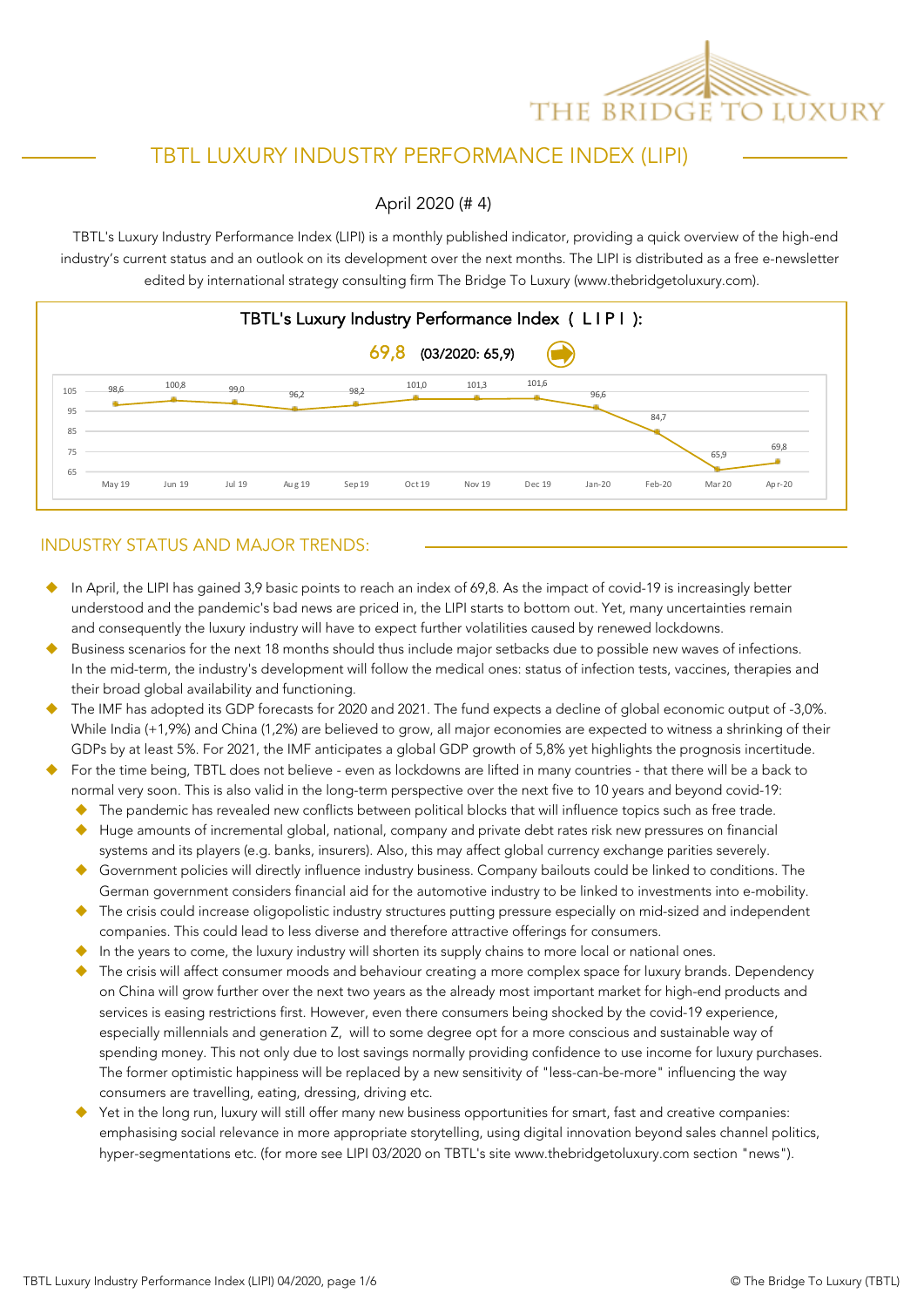

#### COMPANY SNAPSHOTS:

- Analyses by the World Tourism Organization indicate that 100% of global destinations have restrictions on travel in place (72% are closed for foreign tourism). In Q1, international tourism was down -22%. UNWTO estimates a slump of -605 to -80% and a loss of revenues amounting for US\$80bn in 2020.
- Swiss watch exports were down by -21% in March. While countries fully hit by covid-19 experienced a fall of up to -58% (Italy), others not yet affected markets still saw growth (USA +25,1%). Luxury consultancy TBTL expects total exports to reach 60-70% of their 2019 levels only.
- McKinsey estimates the same numbers of the fashion industry for this year. For apparel and footwear the prognosis is a slump of -27% to -30%.
- Bain predicts a drop of global luxury related sales of -50% in Q2.
- u Hermès Q1 sales were down -6,5% (-7,7% at const. rates); LVMH -15,4% (-17,4%); Kering -16,0% (-16,9%).
- Eyewear group EsilorLuxotica reports a fall of revenues of -10,1% in Q1.
- Cruise operator Norwegian Cruise Line has raised US\$2,2bn through dept and equity offerings. The company announced to have collected enough cash to survive without revenues until October 2021.
- Hotel group Marriott's profits slumped -92% in Q1 while revenues decreased by -7%.
- In protest of lockdown orders by the State of California, Telsa's CEO Elon Musk is threating to move the electric car maker's headquarters to Texas. Also, the company reports a sales plunge of -64% of its Model 3 in China in April compared to March.
- u For Q1, Ferrari has announced an increase of shipments of +4,9% (2.738 cars). Net revenues totalled €932m (-0,8%). Adjusted EBITDA was up +1,9% (its margin improved to 34,0%).
- BMW's car deliveries plunged -20.6% (477,111 units) in Q1. The German carmaker has announced a delay of major investments such as a new plant in Hungary.
- Estée Lauder reports for its Q3 a net sales' fall of -10,7% (US\$3,3bn).
- Coty is selling a majority of its beauty and retail hair businesses to investment firm KKR for US\$4,3bn.
- Fashion group Tapestry (Coach) announced a Q1 -19,4% drop of net sales (US\$1,0bn).
- Burberry is committed to pay all of its global staff being able to work or not. Also, the label will not take advantage of British government financial aid programs.
- After a drop of Q1 net sales of -17%, Hugo Boss expects revenues to slump by 50% in Q2. Online sales were up 39%.
- Saint Laurent will not participate in 2020's Paris fashion shows. Instead, the label will present its ready-to-wear collections on separately organised occasions.
- Russian Alrosa's March revenues fell -60% y-o-y. The diamond miner considers postponements of major 2020 investments.
- u Online giant Alibaba announced the launch of a new platform. Soho is targeting young consumers and is supposed to offer luxury brands a sales channel to reduce overstocks being build-up due to covid-19.
- Luxury department store chain Neiman Marcus and apparel retailer J. Crew Group have filed for Chapter 11 bankruptcy.
- According to market research institute GfK, 7% of Germans intend to delay consumption of clothes, cars and luxury products.

#### SELECTED UP-COMING LUXURY INDUSTRY EVENTS:

| Oroarezzo                      | July, 18-21, 2020     | Arezzo   | Jewellery         |
|--------------------------------|-----------------------|----------|-------------------|
| Vinzencaoro                    | September 5-9, 2020   | Vicenza  | Jewellery         |
| Luxe Pack                      | September 15-16, 2020 | New York | Packaging         |
| Luxe Pack                      | September 28-30, 2020 | Monaco   | Packaging         |
| ← FT Business of Luxury Summit | November, 22-24, 2020 | London   | Luxury management |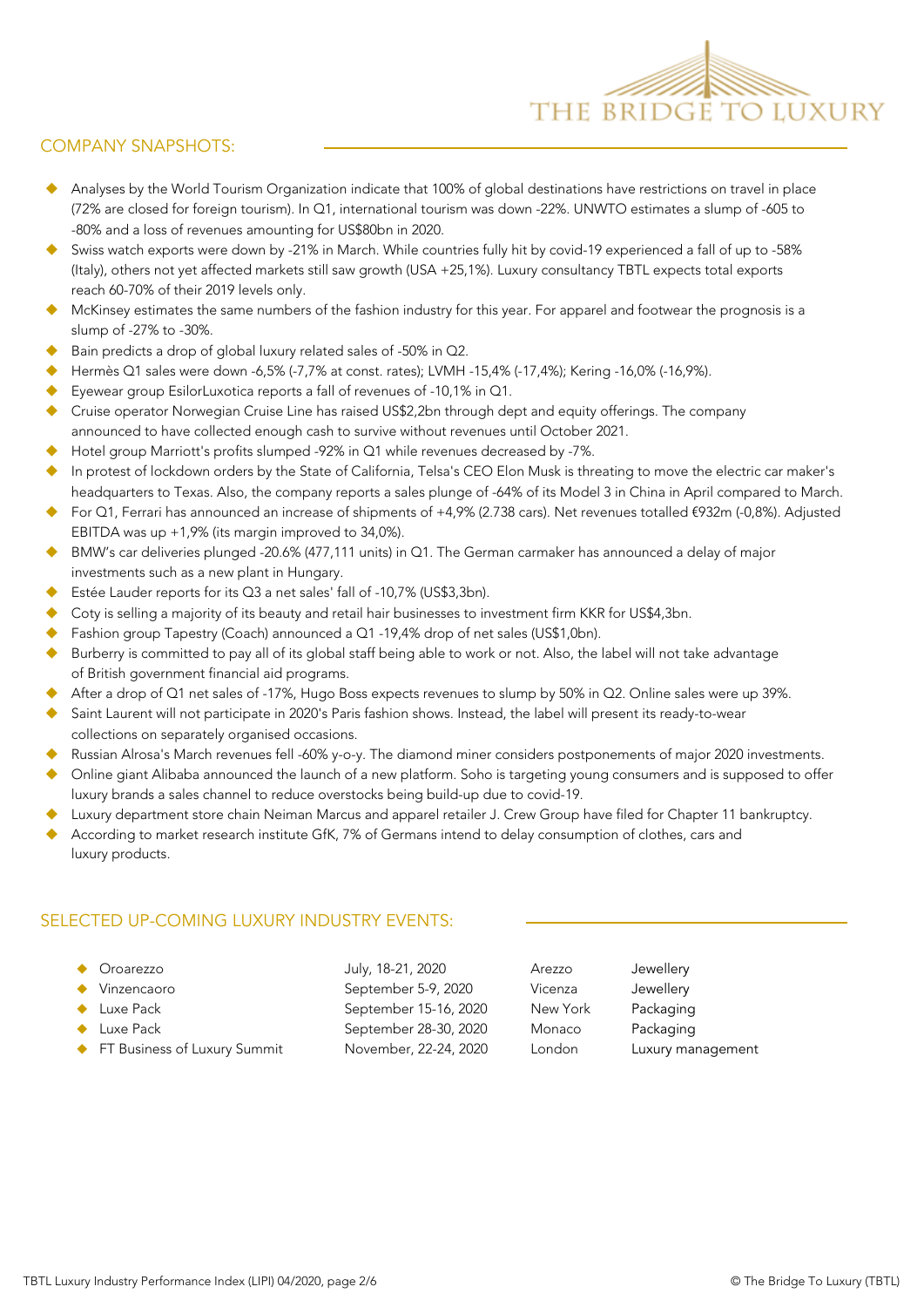

## (A) Development share prices in the luxury industry (in %)

| Company                   | <b>MoM</b> | YoY      | $5Y$ -o- $5Y$     | CAGR 5Y Category |                   |
|---------------------------|------------|----------|-------------------|------------------|-------------------|
| Hermès                    | 6,2%       | 6,5%     | 98,1%             | 14,7%            | Luxury group      |
| Kering                    | $-3,3%$    | $-12,7%$ | 200,0%            | 24,6%            | Luxury group      |
| <b>LVMH</b>               | 4,1%       | 1,0%     | 125,1%            | 17,6%            | Luxury group      |
| Chow Tai Fook             | 20,6%      | $-21,1%$ | $-14,6%$          | $-3,1%$          | Watches & Jewelry |
| Hengdeli                  | 0,0%       | $-24,4%$ | $-72,3%$          | $-22,7%$         | Watches & Jewelry |
| Lao Feng Xiang            | 2,6%       | $-8,6%$  | $-22,4%$          | $-4,9%$          | Watches & Jewelry |
| Movado                    | $-12,8%$   | $-71,1%$ | $-64,8%$          | $-18,8%$         | Watches & Jewelry |
| Richemont                 | 3,3%       | $-26,4%$ | $-34,5%$          | $-8,1%$          | Watches & Jewelry |
| Swatch Group              | $-0,2%$    | $-37,9%$ | $-54,1%$          | $-14,4%$         | Watches & Jewelry |
| Alrosa                    | $-3,7%$    | $-34,0%$ | $-9,1%$           | $-1,9%$          | Watches & Jewelry |
| Hugo Boss                 | 9,8%       | $-59,2%$ | $-77,0%$          | $-25,4%$         | Fashion           |
| Burberry                  | 4,9%       | $-31,1%$ | $-20,3%$          | $-4,4%$          | Fashion           |
| <b>Brunello Cucinelli</b> | 6,1%       | $-9,2%$  | 77,8%             | 12,2%            | Fashion           |
| Ferragamo                 | $-6,7%$    | $-44,1%$ | $-59,4%$          | $-16,5%$         | Fashion           |
| Capri (Michael Kors)      | 41,3%      | $-65,4%$ | $-75,3%$          | $-24,4%$         | Fashion           |
| Ralph Lauren              | 10,4%      | $-43,9%$ | $-44,7%$          | $-11,2%$         | Fashion           |
| Moncler                   | 3,0%       | $-6,2%$  | 115,7%            | 16,6%            | Fashion           |
| Mulberry                  | 16,3%      | $-35,8%$ | $-79,4%$          | $-27,1%$         | Fashion           |
| Prada                     | 10,6%      | 13,3%    | $-40,5%$          | $-9,9%$          | Fashion           |
| Tapestry (Coach)          | 14,9%      | $-53,9%$ | $-61,1%$          | $-17,2%$         | Fashion           |
| Tod's                     | $-8,4%$    | $-36,2%$ | $-66,0%$          | $-19,4%$         | Fashion           |
| Coty                      | 5,6%       | $-49,6%$ | $-75,9%$          | $-24,8%$         | Skin care         |
| Estée Lauder              | 10,7%      | 2,7%     | 117,0%            | 16,8%            | Skin care         |
| Shiseido                  | $-0,1%$    | $-26,8%$ | 194,9%            | 24,1%            | Skin care         |
| <b>BMW</b>                | 14,7%      | $-28,8%$ | $-49,1%$          | $-12,6%$         | Cars              |
| Ferrari                   | 1,3%       | 18,8%    | $\equiv$ $\equiv$ | 44               | Cars              |
| Aston Martin              | $-10,0%$   | $-82,0%$ | $ -$              | $ -$             | Cars              |
| Tesla                     | 49,2%      | 228,0%   | 245,9%            | 28,2%            | Cars              |
| Porsche                   | 19,0%      | $-25,6%$ | $-46,0%$          | $-11,6%$         | Cars              |
| Marriott                  | 21,6%      | $-33,3%$ | 13,6%             | 2,6%             | Travel            |
| Norweg. Cruises           | 49,6%      | $-70,9%$ | $-66,2%$          | $-19,5%$         | Travel            |
| Luxottica                 | 14,6%      | 3,8%     | 3,6%              | 0,7%             | Eyewear           |
| Safilo                    | $-9,2%$    | $-26,9%$ | $-91,4%$          | $-38,8%$         | Eyewear           |
| Kweichow Moutai           | 14,0%      | 30,0%    | 452,8%            | 40,8%            | Spirits           |
| Bang & Olufsen            | $-8,2%$    | $-63,3%$ | $-64,5%$          | $-18,7%$         | Audio             |
|                           |            |          |                   |                  |                   |
| S&P Global Luxury         | 13,2%      | $-13,0%$ | 8,2%              | 1,6%             | Index             |
| Euro Stoxx 50             | 5,1%       | $-16,7%$ | $-19,0%$          | $-4,1%$          | Index             |
| Nikkei 225                | 6,7%       | $-9,3%$  | 3,5%              | 0,7%             | Index             |
| S&P 500                   | 12,7%      | $-1,2%$  | 39,5%             | 6,9%             | Index             |
| Shanghai Composite        | 4,0%       | $-7,1%$  | $-35,6%$          | $-8,4%$          | Index             |

Sources: Reuters (monthly average), S&P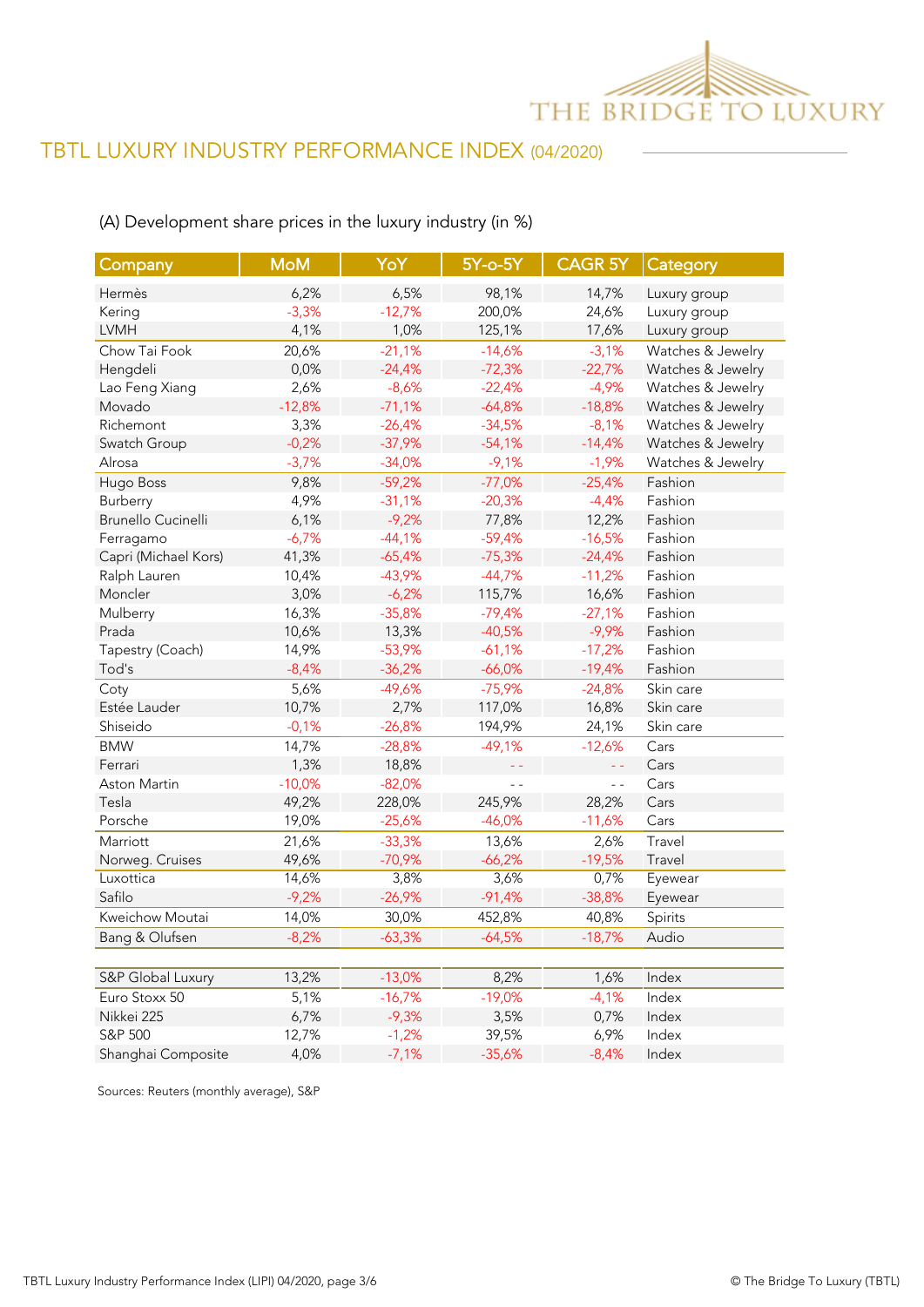

### (B) Development selective industry indexes

#### (B1) Luxury cars: Quarterly growth rates (units sold in %) Q4 2019

| Company             | roll. 4 Qs | 5Y-o-5Y | <b>CAGR 5Y</b> |
|---------------------|------------|---------|----------------|
| Mercedes-Benz Cars  | 1,4%       | 19,2%   | 3,6%           |
| <b>BMW</b>          | 2,9%       | 14,7%   | 2,8%           |
| Rolls-Royce         | 24,2%      | 34,7%   | 6,1%           |
| Audi                | 1,8%       | 2,3%    | 0,5%           |
| Bentley             | 4,8%       | 9,0%    | 1,7%           |
| Lamborghini         | 42,7%      | 152,9%  | 20,4%          |
| Porsche             | 9,6%       | 24,7%   | 4,5%           |
| Bugatti             | 6,6%       | 252,2%  | 28,6%          |
| Ferrari             | 9,5%       | 32,2%   | 5,7%           |
| Tesla               | 49,8%      | 625,8%  | 48,6%          |
| <b>Aston Martin</b> | $-9,0%$    | 62,4%   | 10,2%          |
| All                 | 3,7%       | 17,3%   | 3,2%           |

Source: company reports and press releases

#### (B2) Swiss watch exports growth rates (value in %)

| <b>Price Category</b>           | roll. 12 M | 5Y-o-5Y  | <b>CAGR 5Y</b> |
|---------------------------------|------------|----------|----------------|
| Export value 0-200 CHF/unit     | $-14.4%$   | $-35,3%$ | $-8,3%$        |
| Export value 201-500 CHF/unit   | $-13,4%$   | $-18,9%$ | $-4,1%$        |
| Export value 501-3.000 CHF/unit | $-7.5%$    | 1.2%     | 0.2%           |
| Export value > 3.000 CHF/unit   | 5,0%       | 7.3%     | 1.4%           |
| <b>All</b>                      | 0.2%       | 1,1%     | 0,2%           |

Source: Swiss Watch Federation

'

#### (B3) Current production of superyachts

| number of superyachts | BC. |  |
|-----------------------|-----|--|

Source: Global Order Book, 2020, Boat International Media

#### (B4) Precious metals and diamonds (growth in %)

| Metal    | MoM  | YoY      | 5 Years  | <b>CAGR 5Y</b> |
|----------|------|----------|----------|----------------|
| Gold     | 7,0% | 33,6%    | 36,6%    | 6,4%           |
| Silver   | 5,6% | $-0.1%$  | $-14.8%$ | $-3,1%$        |
| Diamonds | 0,8% | $-4.4\%$ | $-9.9%$  | $-2,1%$        |

Sources: Macrotrends (monthly quotes); IDEX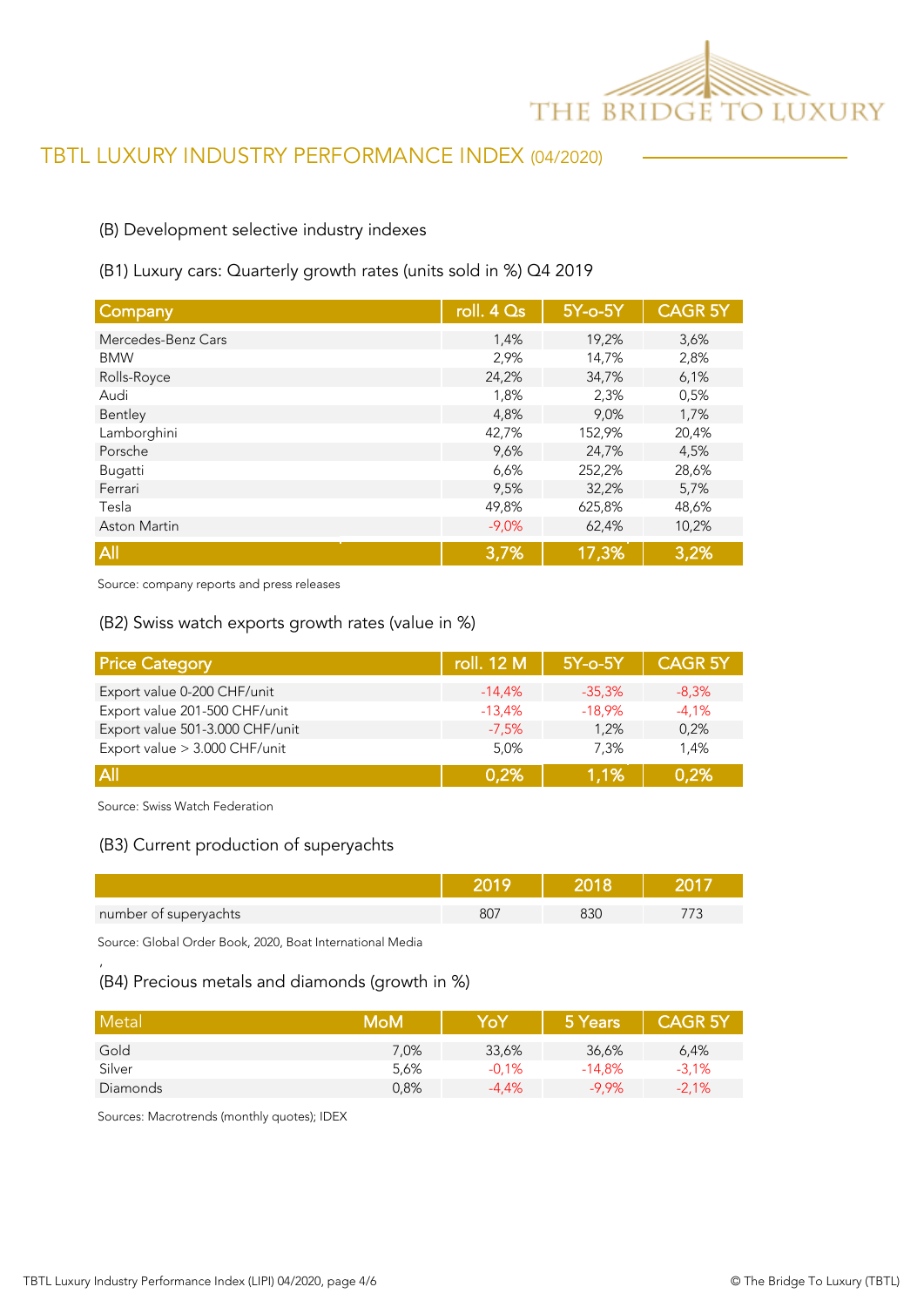

#### (B5) Fine wines

|            | M∩M     |      | $5Y$ -o- $5Y$ | CAGR <sub>5Y</sub> |
|------------|---------|------|---------------|--------------------|
| Fine wines | $0,1\%$ | 4.6% | 25,7%         | 4,7%               |

Source: Li-ex 500 wine index (per previous month)

## (C) GDP annual growth rate (in %)

| Country                                   | 2017 | 2018 | 2019    | 2020E    | 2021E |
|-------------------------------------------|------|------|---------|----------|-------|
| $\bullet$<br><b>Brazil</b>                | 1,3% | 1,3% | 1,1%    | $-5,3%$  | 2,9%  |
| China                                     | 6,9% | 6,7% | 6,1%    | 1,2%     | 9,2%  |
| a pro<br>France                           | 2,3% | 1,7% | 1,3%    | $-7,2%$  | 4,5%  |
| Germany                                   | 2,5% | 1,5% | 0,6%    | $-7,0%$  | 5,1%  |
| $\frac{\sqrt{3}}{2\sqrt{3}}$<br>Hong Kong | 3,8% | 2,9% | $-1,2%$ | $-4,8%$  | 3,9%  |
| $\bullet$<br>India                        | 7,0% | 6,1% | 4,2%    | 1,9%     | 7,4%  |
| . .<br>Italy                              | 1,7% | 0,8% | 0,3%    | $-9,1%$  | 4,8%  |
| $\bullet$<br>Japan                        | 2,2% | 0,3% | 0,7%    | $-5,2%$  | 3,0%  |
| Russia                                    | 1,8% | 2,3% | 1,3%    | $-5,5%$  | 3,5%  |
| $\langle \Phi \rangle$ .<br>Spain         | 2,9% | 2,4% | 2,0%    | $-8,0%$  | 4,3%  |
| ÷<br>Switzerland                          | 1,9% | 2,7% | 0,9%    | $-6,0%$  | 3,8%  |
| Е<br><b>UAE</b>                           | 0,5% | 1,7% | 1,3%    | $-3,5%$  | 3,3%  |
| $\frac{N}{N}$<br>Great Britain            | 1,9% | 1,3% | 1,4%    | $-6.5%$  | 4,0%  |
| <b>USA</b><br>▓▘                          | 2,4% | 2,9% | 2,3%    | $-6,0\%$ | 4,7%  |
| World<br>∰                                | 3,9% | 3,6% | 2,9%    | $-3,0%$  | 5,8%  |

Source: IMF, 04.2020

## (D) Currencies exchange rates: the Euro's performance (change in %)

| <b>Currency</b> |                              | 1 Month | 6 Months | 12 Months |
|-----------------|------------------------------|---------|----------|-----------|
| US <sub>5</sub> |                              | 0,1%    | $-1,7%$  | $-2,3%$   |
| <b>BRL</b>      | $\blacksquare$               | 5,1%    | 34,8%    | 36,9%     |
| <b>CNY</b>      |                              | $-0.4%$ | $-1,4%$  | 2,5%      |
| HK\$            | $\frac{\sqrt{3}}{2\sqrt{3}}$ | 0,1%    | $-2,8%$  | $-3,4%$   |
| <b>JPY</b>      |                              | $-0,4%$ | $-2.7%$  | $-6,2%$   |
| <b>INR</b>      | $\bullet$                    | $-0,9%$ | 4,5%     | 5,3%      |
| <b>RUB</b>      |                              | $-4,6%$ | 15,8%    | 13,6%     |
| <b>CHF</b>      |                              | $-0.2%$ | $-4,1%$  | $-7,5%$   |
| <b>GBP</b>      | NZ.<br>ZN                    | $-1,1%$ | 1,6%     | 1,9%      |
|                 |                              |         |          |           |

Source: Oanda, per first of month